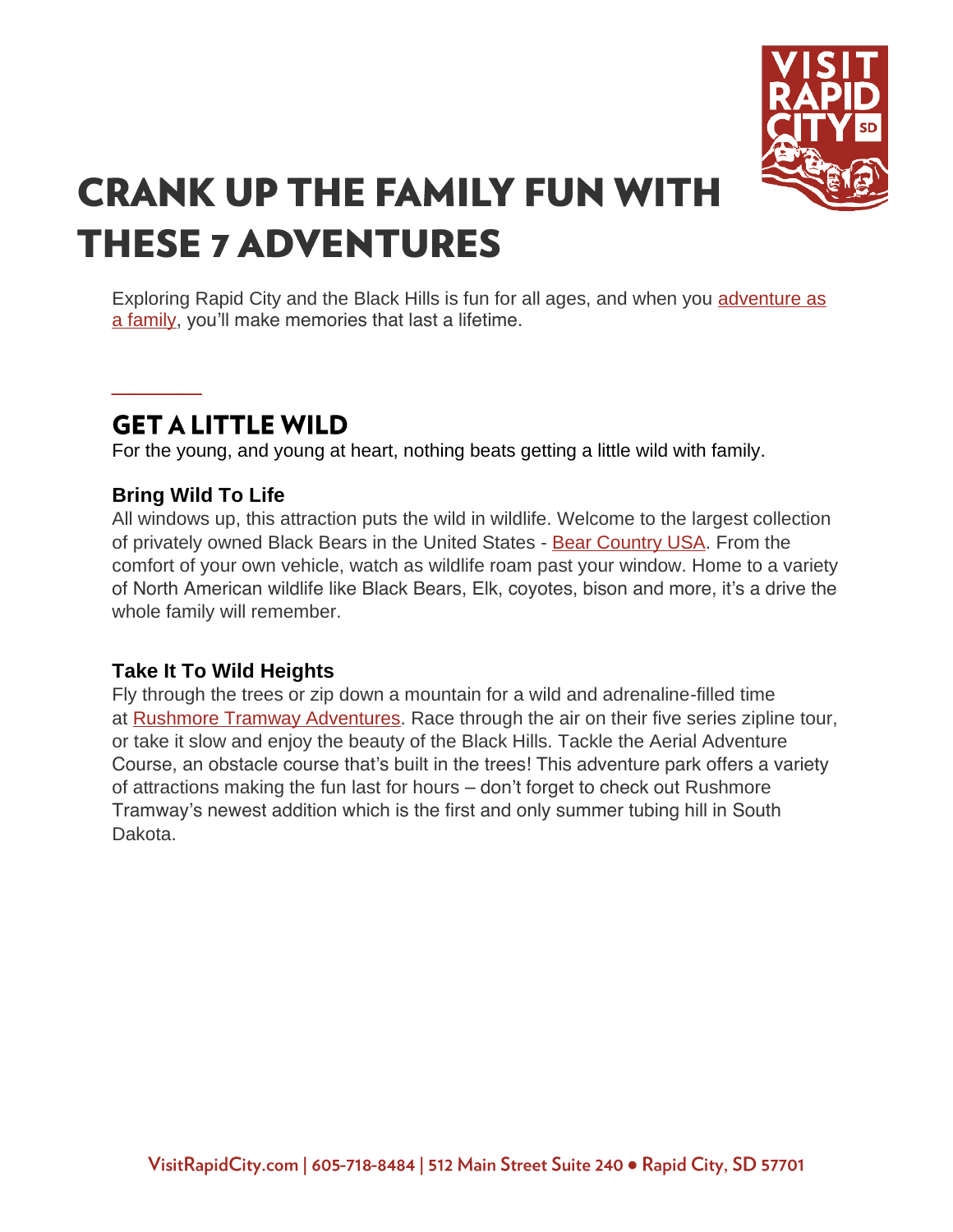## **EXPERIENCE SOMETHING MONUMENTAL**

The best family vacations teach children something textbooks can't compete with.

#### **Stand Before Monumental Faces**

**\_\_\_\_**

They can read about [Mount Rushmore](https://www.visitrapidcity.com/parks/mount-rushmore-national-memorial) and the men who's faces are carved into the granite, but what makes the history memorable is the moment they spend standing in front of it with family. Looking up at one of the most iconic landmarks in our nation, children can truly take in the significance of this memorial, appreciate the men who risked their lives to carve it, and have a hands-on learning experience throughout the park.

#### **Climb On Monumental Beasts**

Built during the depression era, and spotted from all over town, **[Dinosaur Park](https://www.visitrapidcity.com/things-to-do/attractions/dinosaur-park-gift-shop-visitors-center)** is nothing short of monumental to all in Rapid City. This park features seven cement dinosaurs representing fossils that have been discovered throughout the Midwest. Read about each as you explore the park so you can call them by name!

#### **Rub Elbows With Monumental Men**

What better way to learn about the men who have served as President of the United States than to rub elbows with them in Downtown Rapid City. Each bronze statue is a replica of the man displaying their height and weight, with the exception of [William](https://www.visitrapidcity.com/things-to-do/all-things/attractions/city-presidents/william-howard-taft)  [Howard Taft.](https://www.visitrapidcity.com/things-to-do/all-things/attractions/city-presidents/william-howard-taft) Taft was the largest president in history whose weight in bronze wasn't feasible for this privately funded effort. This monumental walking tour known as the City [of Presidents,](https://www.visitrapidcity.com/things-to-do/all-things/attractions/city-presidents) is one of the best ways to learn, or refresh your memory, on the names of America's leaders!